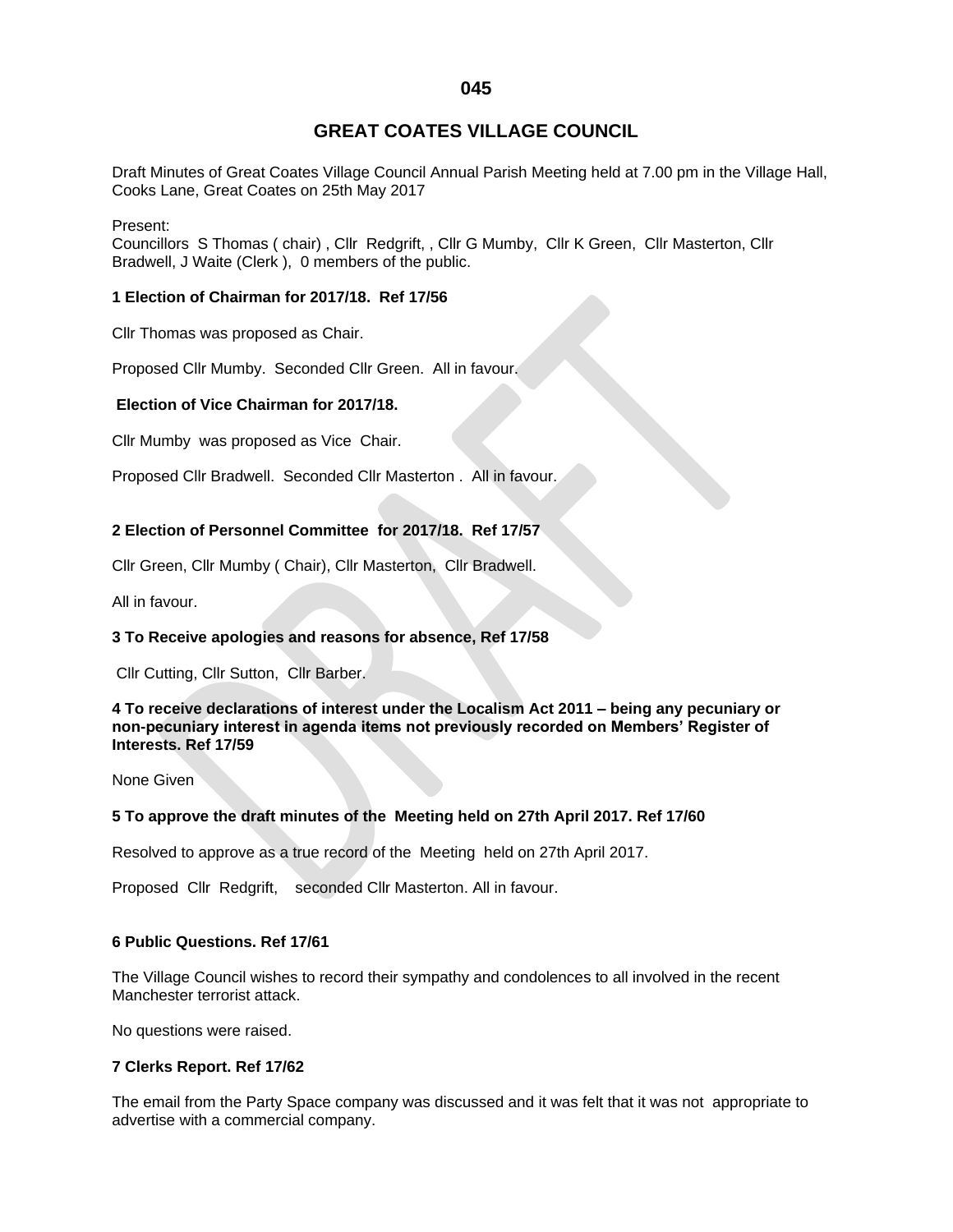Rev P Mullins is leaving the parish, Cllr Green has copies of the history of the people on the War Memorial . The Village Council would like to thank the Rev Mullins for all his hard work in the Parish.

A request has been received about costs for the re sighting of the memorial, including drawings and planning costs for the site originally proposed at the village hall.

A meeting with ERNLLCA and the Legal Department of NELincs is to be arranged to discuss ongoing issues surrounding the war memorial, vexatious and time wasting emails, and future challenges to the external audit which are based on the same questions raised this year.

Cllr Masterton is to obtain quotes for a new strimmer

## **8 Committee Reports. Ref 17/63**

no reports given.

#### **9 Finance. Ref 17/64**

Schedule of payments was circulated and approved for payment. All payments were approved .

Council raised the question as to the high cost of the External Audit Fees. The cost of the audit was £300, and the remainder,  $E$  1215 plus VAT was the additional cost of the challenge made by members of GCCG, which was unfounded.

## **Arrangements for inspection of accounts 2016/17. Ref 17/65**

Inspection of the 2016/17 accounts will take place in the Village Hall, in the presence of Councillors as well as the Clerk. The person requesting the inspection will be charged for the use of the hall and any other expenses in relation to the inspection, in accordance with the inspection guidelines.

Proposed Cllr Masterton. Seconded Cllr Redgrift. All in favour.

## **Internal Audit. Ref 17/66**

This is ongoing.

## **External Audit Section 1. Ref 17/67.**

Council resolved to complete section 1.

Proposed Cllr Masterton. Seconded Cllr Mumby. All in favour

#### **External Audit Section 2. Ref 17/68.**

Council resolved to complete section 2

Proposed Cllr Masterton. Seconded Cllr Mumby. All in favour

#### **Result of Challenge made to audit 2015/16. Ref 17/69**

Copies of the report were circulated to all councillors. In summary, all allegations and objections were unfounded.

#### **10 Parish matters – To receive any report or consider any appropriate action. Ref 17/70**

a) Council magazine - Latest copy ready to be delivered. Date for submissions for next issue is August 31st. 2017.